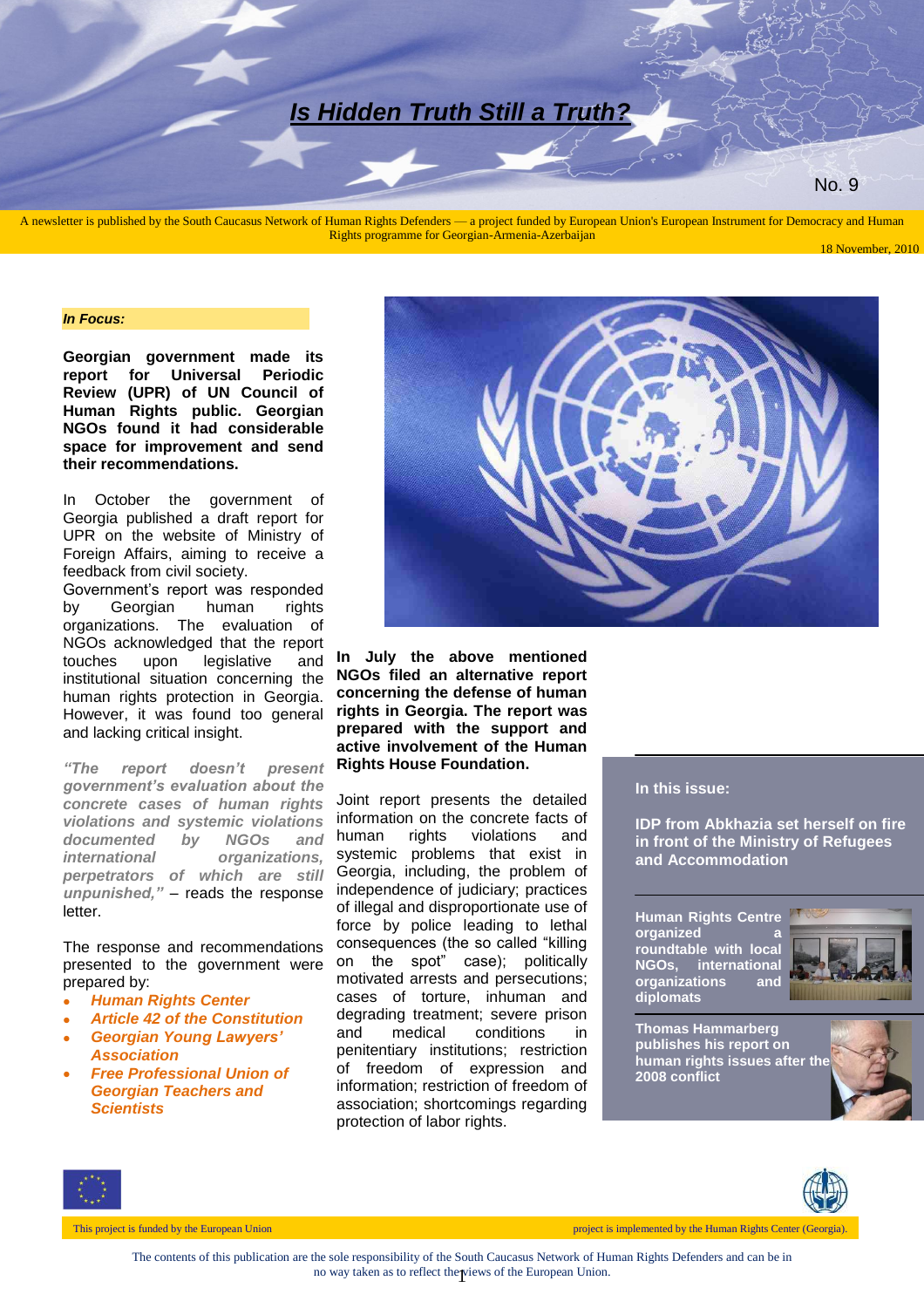#### **Georgian government published its report for Universal Periodic Review**

In October *Georgian government's national draft report for Universal Periodic Review (UPR) of UN Council of Human Rights was made public*. The draft report was published with the purpose of receiving relevant remarks and ideas from the representatives of civil society.

According to the evaluation of NGOs, the national draft report of Georgian government was general and touched

only the legislative and institutional situation concerning the human rights protection in Georgia. The report did not present government's evaluation of well documented patterns and emblematic cases of serious human rights violations and said nothing about actions already taken by the government or their future plans to address these problems.

Both the report and the letter of NGOs specifically underlined the problem of impunity in the country, referring e.g., to:

use of force during 2006 prison riot, which led to death of several inmates. Necessity and



proportionately of the force used remains uninvestigated as to date.

- Majority of widely-known cases of "killing on the spot," have not been effectively investigated and the offenders were not punished in accordance with the law;
- Dispersal of peaceful demonstrations by the representatives of Ministry of Internal Affairs on November 7<sup>th</sup> of 2007 and in the spring and summer of 2009, and in several cases omission of the police to protect demonstrators from violence of unidentified people;
- Also, the use of means, unauthorized by the law, against demonstrators by authorities, that was not effectively investigated and the offenders were not brought to justice,
- Tens of facts of pressure on journalists, illegal interference in their professional work that are not yet investigated.



The government report did not address government's plans to address pending human rights problems effectively e.g.:

- what concrete legislative or other type of activities are planned by the government to ensure transparency of media owners;
- whether government is planning to introduce the practice of publishing of the public information proactively for ensuring transparency of its work and improve the publicity;

It should be noted that on July 12th of 2010, the coalition of Georgia NGOs, namely, *Georgian Young Lawyers Association*, *Human Rights Center*, *Union article 42 of Constitution* and *Free Professional Union of Georgian Teachers and Scientists* filed an alternative report concerning the defense of human rights in Georgia.

To prepare a thorough report, an expert from HRHF, Florian Irminger was invited to conduct a workshop on UPR for NGOs. Representatives of 11 organizations benefited from the workshop organized by the Human Rights Centre. Photo on the right was taken on the UPR workshop, July 2010.

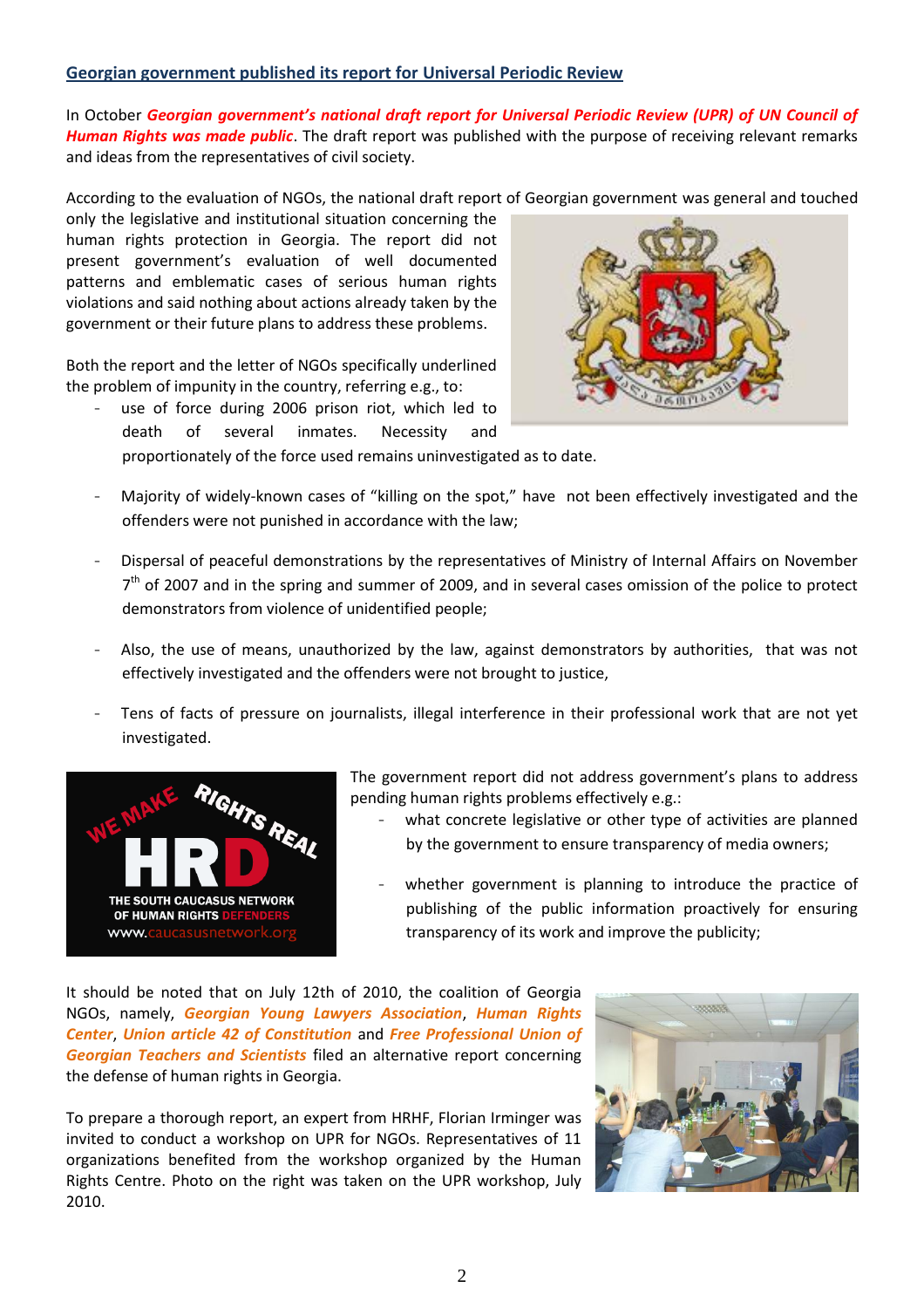The report with recommendations from civil society actors was presented to the government.

Along with the joint report, on July 12th of 2010, *Georgian Young Lawyers Association* sent an individual report regarding the human rights situation in the occupied territories and the legal status of victims of conflict.

#### *Statement can be found on: -*

*More on the alternative report by Georgian NGOs can be found [here](http://humanrightshouse.org/Articles/14757.html) (we should upload it on the web today later) Report of Georgian Government to UPR can be found [here](http://www.mfa.gov.ge/index.php?lang_id=GEO&sec_id=628)*

#### **Georgian NGOs Gathered for Roundtable on Human Rights**

On 12 October Human Rights Centre, a member of South Caucasus Network of Human Rights Defenders, organized a round table with International organizations and diplomats in Georgia on topic "Human Rights protection in Georgia: challenges, setbacks and potential for improvements".



The round table provided a factbased evaluation of human rights situation and broader democratic processes in Georgia. Public



Defender of Georgia and non-governmental organizations working on the protection and promotion of human rights made short presentations on existing human rights practices in their respective fields of focus. It included recent legislative changes curtailing human rights and fundamental freedoms and jeopardizing protection of the rule of law in Georgia (e.g., Law on Police, New Criminal Procedure Code, Freedom of Information regulations, etc.). Challenges and abuses experienced by human rights defenders were also discussed at the meeting.

*Video about the event can be found [here](http://hridc.tv/index.php?a=view&id=471&lang=geo)  Source: [humanrights.ge](http://humanrights.ge/index.php?a=main&pid=12397&lang=eng)*

#### **Thomas Hammarberg Publishes Reports on Human Rights Issues Following the August 2008 Conflict**

In the beginning of September *Council of Europe Commissioner Thomas Hammarberg* released the report on

human rights situation concerning the 2008 August armed conflict. It covers the state of implementation of six basic principles of urgent human rights and humanitarian protection.

The Commissioner visited Georgia in November-December 2009, December 2009, February 2010 and May 2010 and has followed the developments thereafter. He has taken stock of the implementation of the six principles for urgent human rights and humanitarian protection which he formulated in the aftermath of the August 2008 conflict, and devoted further efforts towards the release of detainees held by the



sides and the clarification of the fate of missing persons. The six principles analyzed in Hammarberg's report include *the right to return***,** *the right of displaced persons to care and support***,** *the right to be protected from*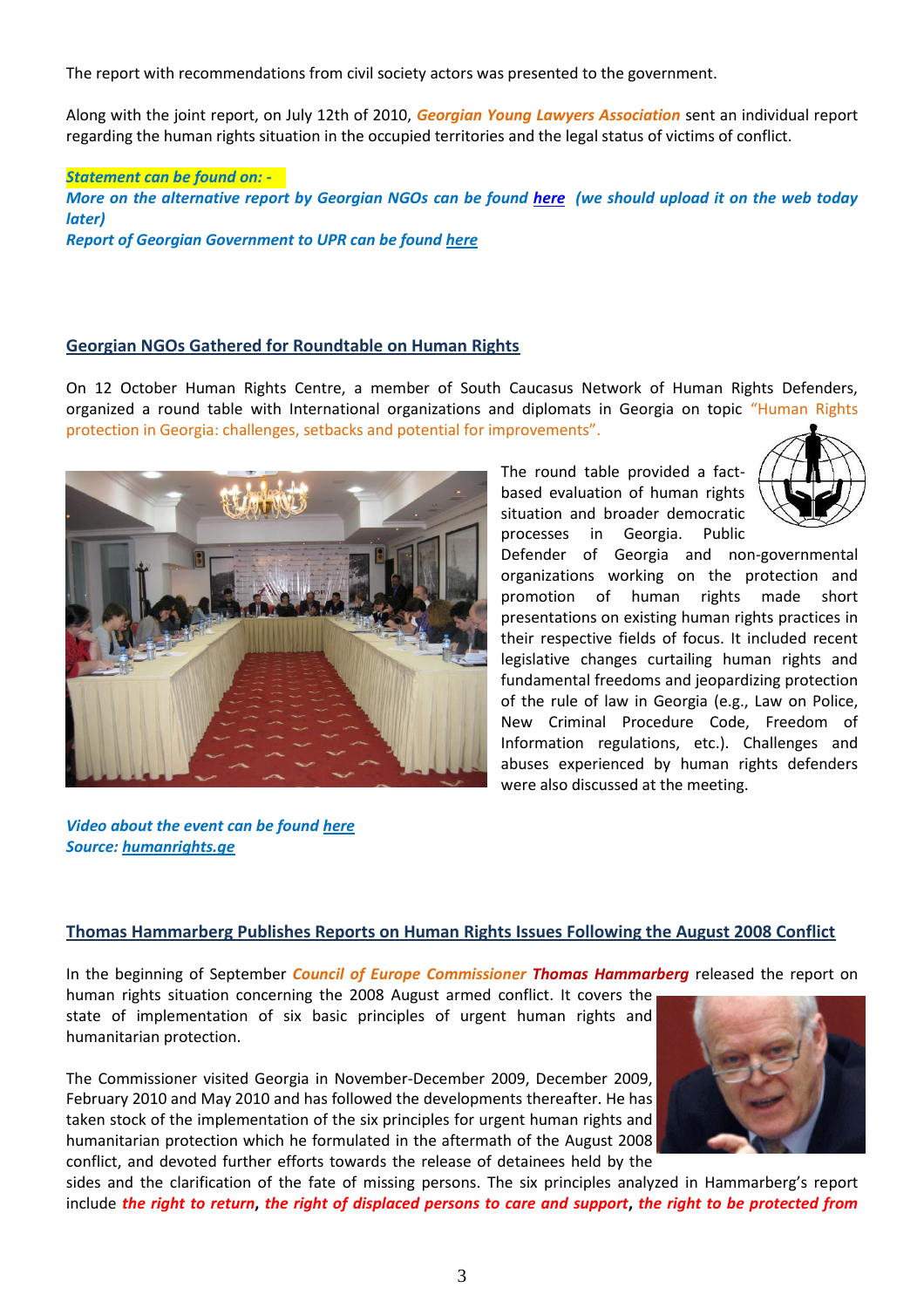*explosives and other remnants of war***,** *the right to protection against lawlessness***,** *the protection and releases of detainees and prevention of hostage-taking***,** *international assistance and presence***.**

*Report was released in three languages:*

- *[REPORT on human rights issues following the August 2008 armed conflict in Georgia](http://www.caucasusnetwork.org/admin/editor/uploads/files/reports/Hammarberg%20HR%20issues%20ENG.pdf)*
- მოხსენება ადამიანის უფლებათა საკითხებზე *2008* წლის აგვისტოს [კონფლიქტის](http://www.caucasusnetwork.org/admin/editor/uploads/files/reports/Hammarberg%20HR%20issues%20GEO.pdf) შემდგომ [პერიოდში](http://www.caucasusnetwork.org/admin/editor/uploads/files/reports/Hammarberg%20HR%20issues%20GEO.pdf)
- *[ДОКЛАД о вопросах прав человека в связи с вооружённым конфликтом в Грузии в августе 2008](http://www.caucasusnetwork.org/admin/editor/uploads/files/reports/Hammarberg%20HR%20issues%20RUS.pdf)  [года](http://www.caucasusnetwork.org/admin/editor/uploads/files/reports/Hammarberg%20HR%20issues%20RUS.pdf)*

# **OMCT and FIDH Call the OSCE to Draw Attention on the Issue of Human Rights Defenders**



The *World Organisation Against Torture (OMCT)* and the *International Federation for Human Rights (FIDH),* within the framework of their joint programme, the *Observatory for the Protection of Human Rights Defenders* addressed the *OSCE* calling for drawing the attention of the organization on the situation of human rights defenders in several OSCE Participating States.

Cases of harrassment, illegal arrest and other forms of persecution were mentioned by the organization. Cases from the South Caucasus countries are brought up as well.

Threats and assaults against defenders were emphasized in regards to Georgia among other countries. The case of persecution of the leading investigative journalist, Vakhtang Komakhidze was also brought up in reference to Georgia.

#### *The report reads:*

*"In Georgia, on February 10, 2010, Mr. Vakhtang Komakhidze, a well-known investigative journalist in Georgia and a member of the South Caucasus Network of Human Rights Defenders, reported to have received death threats from the authorities against him and his family members due to his professional activities. As reported, the threat comes as the Government's reaction to Mr. Komakhidze's visit to de facto South Ossetia in December 2009 and a documentary movie concerning the Russia-Georgia war of August 2008, on which Mr. Komakhidze had been working. On December 17, 2009, on the same day when Mr. Komakhidze came back to Tbilisi from South Ossetia, high ranking politicians harshly criticised him and his colleagues for this visit. Their criticism was broadcast in the news programmes by various media outlets. Several days later, a stranger stopped Mr. Komakhidze and said that he wanted to warn him against his activities, that it would be better for him and his family not to bother Georgian authorities. He added that the only way out for him and his family would be to leave the country and stop filming. On January 28, 2010, as Mr. Komakhidze was about to leave Georgia in order to film and interview representatives de facto government of South Ossetia outside the country, six to seven persons sat down next to him at the airport. One of them was the chief of security department. The men started having an aggressive conversation on Mr. Komakhidze, and one of them told him that it would be good for him that he was leaving the country. On February 9, 2010, Georgian TV channel Real-TV broadcast a report about Mr. Komakhidze's private life and professional activities, with a clear aim to discredit Mr. Komakhidze and undermine his reputation" – states the report.*

## *Full statement could be found [here](http://www.caucasusnetwork.org/admin/editor/uploads/files/pdf/OSCE%201010_Intervention%20%C3%A9crite%20Observatoire.pdf)*

## **Call for support of the right to freedom of association and peaceful assembly in the South Caucasus**

*Human Rights House Foundation* and members of the *South Caucasus Network of Human Rights Defenders,* concerned about the restrictions on the freedom of assembly and association in the South Caucasus, called upon the *Organisation for Security and Co-Operation in Europe (OSCE)* and its Member States to give priority to strengthen mechanism, ensuring that the right to freedom of association and peaceful assembly are respected.



Human Rights House Foundation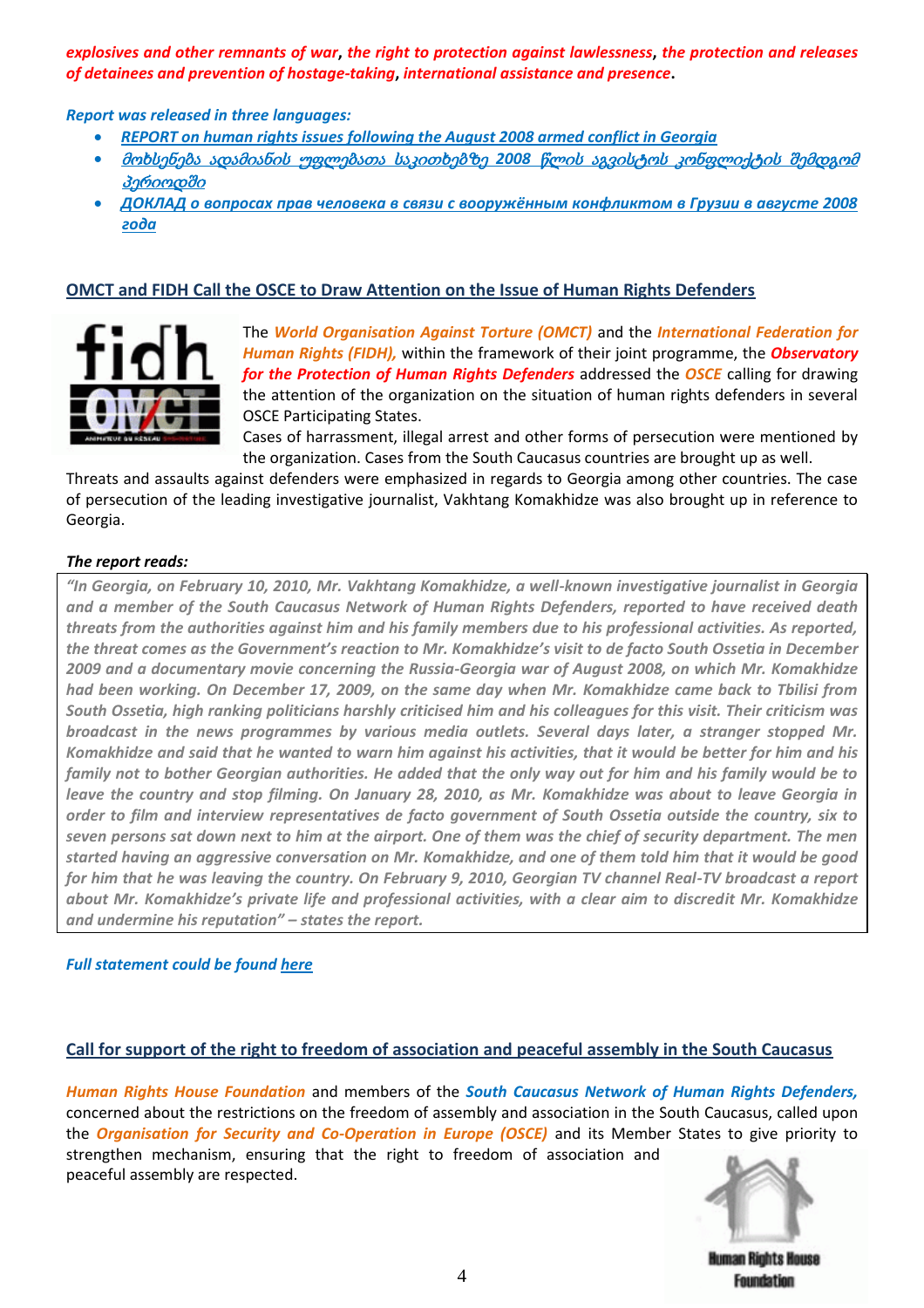- $\rightarrow$  Provide the newly established United Nations (UN) Special Rapporteur on Freedom of Assembly and Association with the financial and logistic support so it is able to operate effectively;
- $\rightarrow$  Urge the UN Special Rapporteur on Freedom of Assembly and Association to pay attention to the restrictions of these rights in the South Caucasus;
- $\rightarrow$  Encourage OSCE institutions, including the Panel of Experts on Freedom of Peaceful Assembly, to establish contact and coordinate their tasks with the UN Special Rapporteur on Freedom of Assembly and Association.

In addition, we urge **the authorities** in the South Caucasus to:

- $\rightarrow$  Establish appropriate conditions for each and every citizen without any discrimination to realize their rights and freedoms, particularly the right to peaceful assembly, without unnecessary restrictions and fear of violence;
- $\rightarrow$  Carry out prompt, thorough. impartial and independent investigations into all the cases of violence against those realizing their rights to freedom of peaceful assembly, including the cases from the previous years, bring perpetrators to justice and ensure appropriate reparations to victims of such violence;



 $\rightarrow$  Ensure that the legislation on the freedom of assembly and association is in accordance with European Convention on Human Rights, Universal Declaration of Human Rights, International Covenant on Civil and Political Rights, the recommendation of the Venice Commission of the Council of Europe and the concluding observation of the UN Human Rights Committee.

#### *Full statement can be found [here.](http://www.caucasusnetwork.org/admin/editor/uploads/files/pdf/Call%20upon%20OSCE%20regarding%20freedom%20of%20association%20and%20assembly.pdf)*

## **Georgia Declines in RSF Press Freedom Index**

Georgia has declined in an annual press freedom index released by the Paris-based media rights group, *Reporters Without Borders (RSF),* on October 20.

Georgia is ranked 99th in the table of 178 countries with 27 points in the survey covering the period between September 2009 and September 2010. Georgia was ranked 81st with 18.83 points in last year's similar survey. More points indicate on the worse media situation.

RSF compiles its annual survey based on 43 criteria measuring, among other violations, attacks and violence against journalists, as well as censorship and impunity enjoyed by those responsible for press freedom violation. RSF says

that assessments based on these criteria are made through questionnaire sent to its partner organizations, or other independent sources in the countries which are surveyed.

#### *Source[: civil.ge](http://www.civil.ge/eng/article.php?id=22771)*

#### **IDP attempted to burn herself in protest**

Nana Pipia, an IDP from Abkhazia attempted to burn herself to death. On October 27, a 46-year-old woman *set herself on fire in front of the Ministry of Refugees and Accommodation*. She was trying to draw attention to the grave situation that IDPs in Georgia are facing.

Witnesses said Nana Pipia poured petrol on herself and set herself on fire in protest against the authorities' refusal to provide dwelling in the capital city. A group of IDPs are camped outside the Ministry of Internally

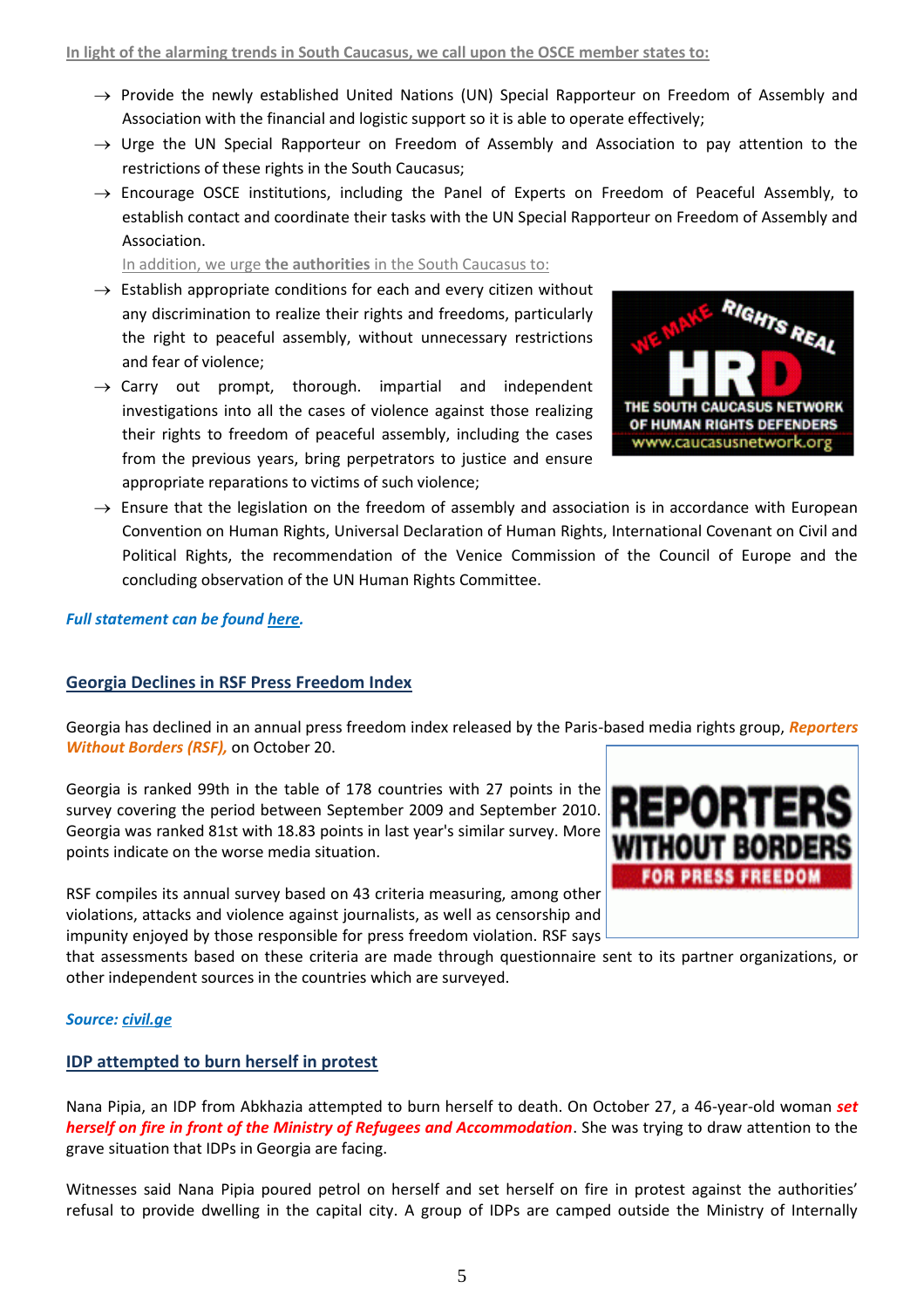Displaced Persons from the Occupied Territories, Accommodation and Refugees, demanding to provide them with dwelling space in Tbilisi, instead of provincial regions.

*According to IDPs, Pipia burnt herself after her conversation with the head of social department of the ministry Grigol Tughushi. He was recalled to have told her: "We will give you accommodation in Potskhoetseri." Pipia complained –"What shall I do there, how can I earn my living there?" and Tughushi replied to her – "You can* 



registration of new IDPs. *Source[: civil.ge](http://www.civil.ge/eng/article.php?id=22788&search=)*

*eat grass."*

Between July 26 and August 16 hundreds of the registered IDPs have been evicted from public buildings in Tbilisi, with no other alternatives but settlement in rural areas, where living conditions are difficult: there is a lack of job opportunities, social services, and some of the housing facilities are not suitable for living.

Many of persons who have been displaced as a result of 2008 South Ossetia conflict still do not have an IDP status, which is a prerequisite for entitlement to the IDP allowance and other benefits, as well as being an explicit recognition of the right to return. This situation is a result of inaccuracies and delays with